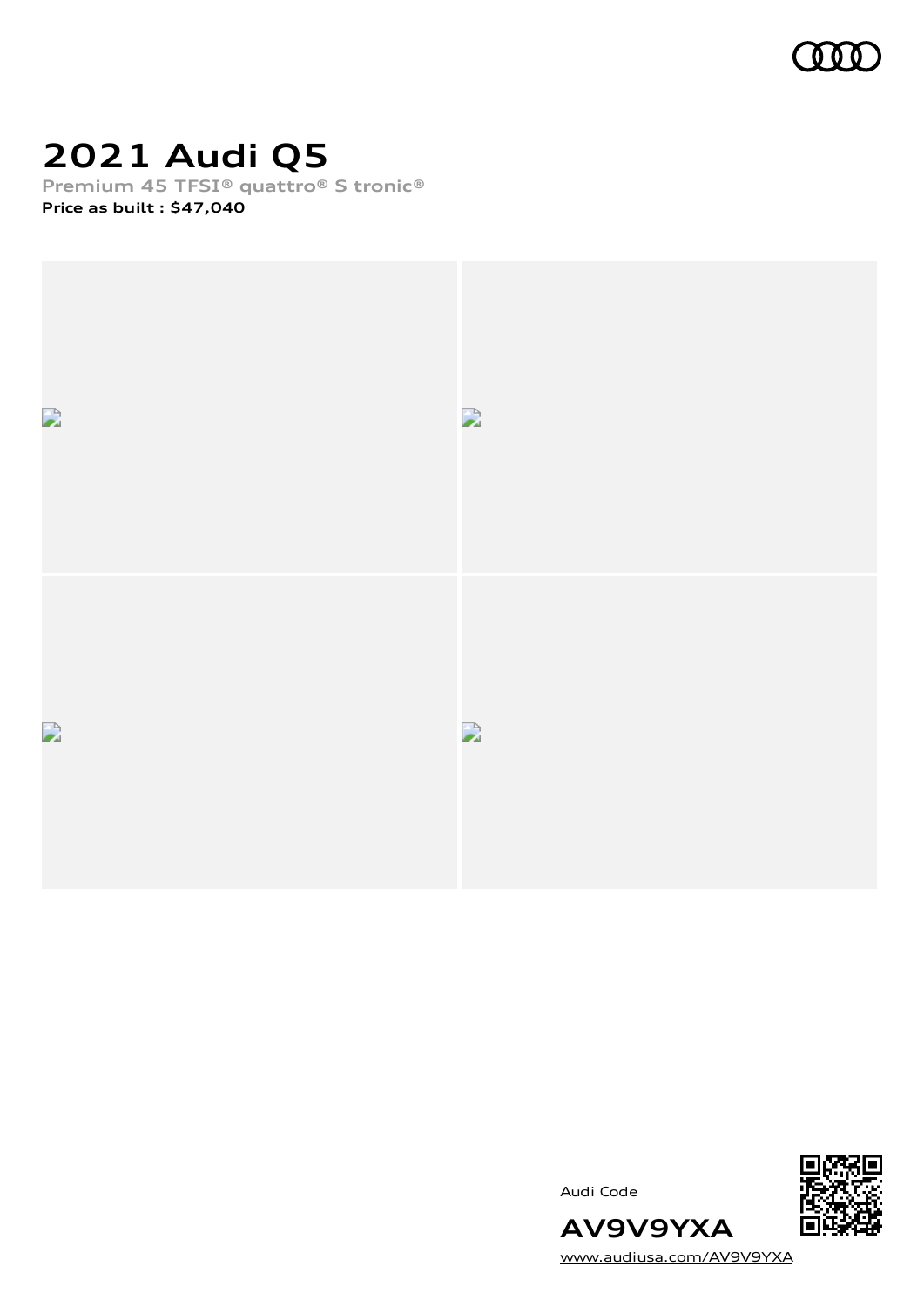# **Summary**

#### **Audi 2021 Audi Q5** Premium 45 TFSI® quattro® S tronic®

**Price as buil[t](#page-10-0)** \$47,040

#### **Exterior colour**

Navarra Blue metallic

#### $\overline{\phantom{a}}$

#### **Further Information**

|                 | N٥          |
|-----------------|-------------|
| Mileage         | 4,886 miles |
| Type of vehicle | Used car    |

**Warranty**

#### **Interior colour**

| Seats     | Black with Rock Gray stitching |
|-----------|--------------------------------|
| Dashboard | Black                          |
| Carpet    | Black                          |
| Headliner | Gray                           |

#### **Audi Code** AV9V9YXA

**Your configuration on www.audiusa.com** [www.audiusa.com/AV9V9YXA](https://www.audiusa.com/AV9V9YXA)

**Commission number** 9558cea30a0e09a819bc

#### **Technical Specifications**

| Engine type                  | 2.0-liter four-cylinder                       |
|------------------------------|-----------------------------------------------|
| stroke                       | Displacement/Bore and 1,984/82.5 x 92.8 cc/mm |
| Max. output                  | 261 HP                                        |
| Torque                       | 273 lb-ft@rpm                                 |
| Top track speed              | 130 mph $1$                                   |
| Acceleration (0 - 60<br>mph) | 5.7 seconds                                   |
| Recommended fuel             | Premium                                       |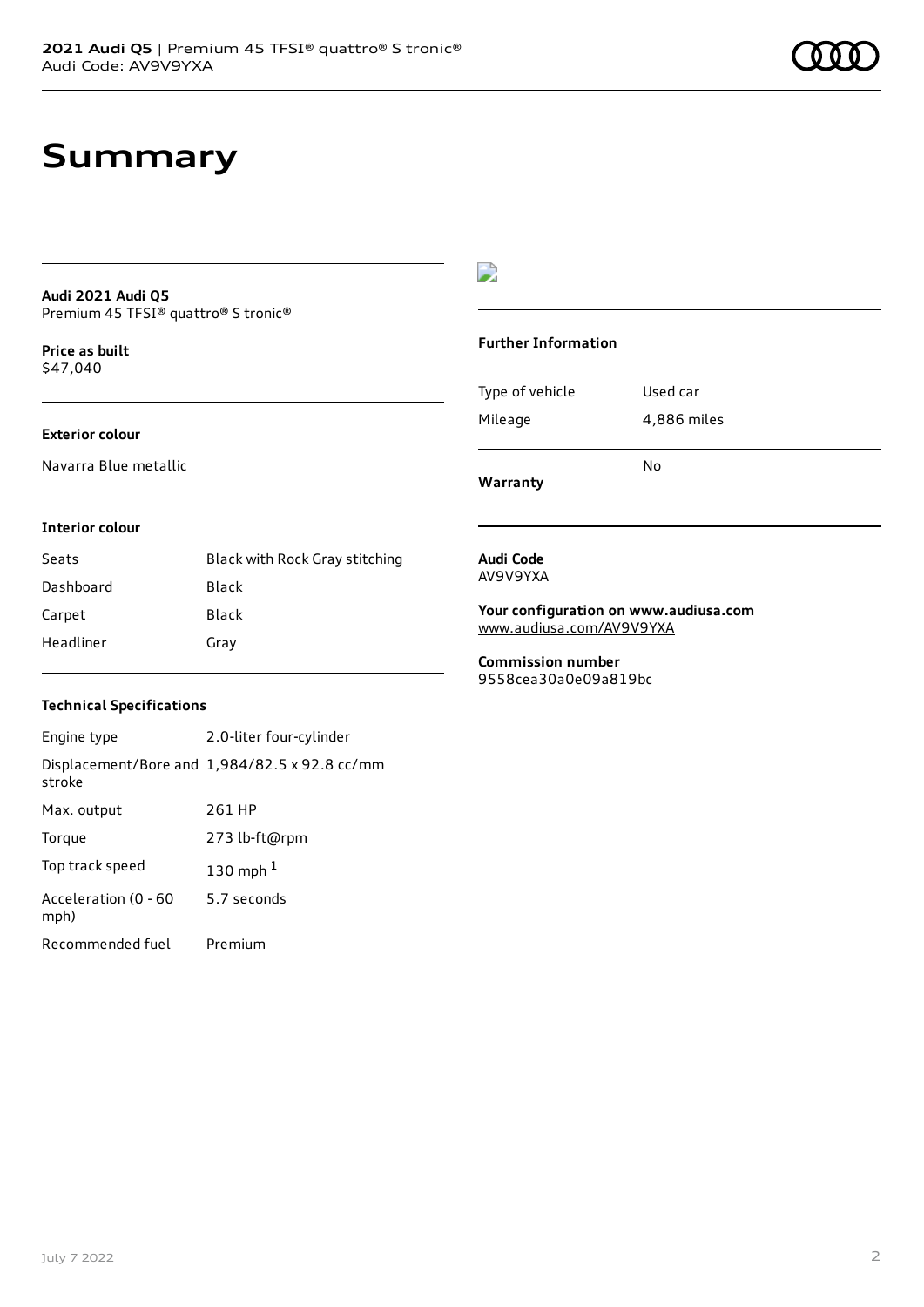# **Equipment**

Navarra Blue metallic

Audi advanced key-keyless start, stop and entry

Power-adjustable, auto-dimming, power-folding, heated exterior side mirrors with memory

Convenience package

SiriusXM® with 90-day All Access trial subscription



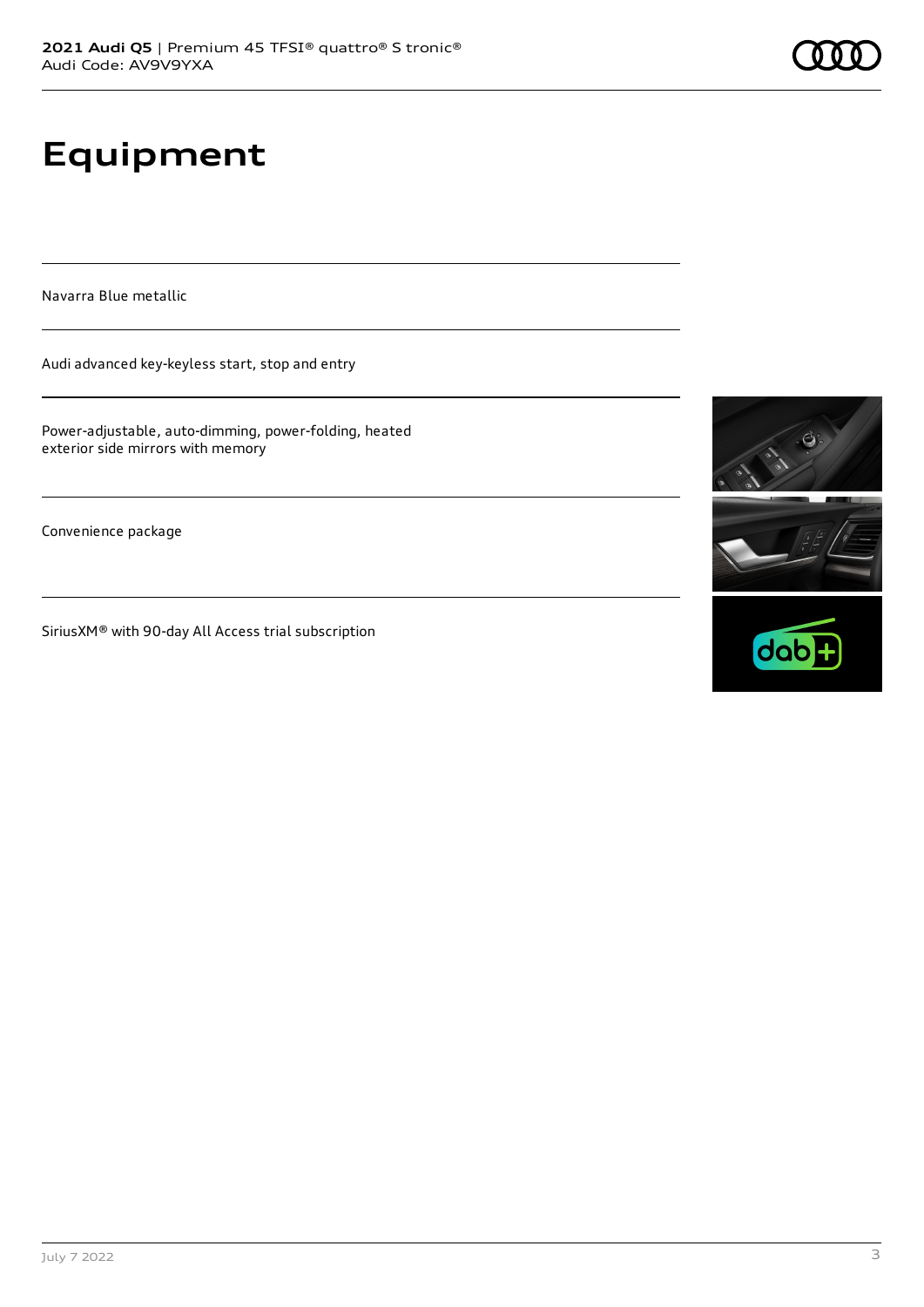| 4UB             | Driver and front passenger airbags                              |
|-----------------|-----------------------------------------------------------------|
| UH1             | Electromechanical parking brake                                 |
| 8T2             | Cruise control system                                           |
| VC <sub>2</sub> | Garage door opener (Homelink®)                                  |
| 4H <sub>5</sub> | Electronic rear child door locks                                |
| OZ7             | Speed-sensitive electromechanical power<br>steering system      |
| 7K6             | Tire-pressure monitoring system                                 |
| 4X3             | Advanced Airbag Protection System                               |
| 3B7             | Lower Anchors and Tethers for Children<br>(LATCH) in rear seats |
|                 |                                                                 |

#### **Exterior**

| 1D8             | Trailer hitch provision                               |
|-----------------|-------------------------------------------------------|
| 1S1             | Tool kit and floor jack                               |
| 1 B A           | Standard suspension                                   |
| 3S1             | Aluminum roof rails                                   |
| 511             | Tailgate roof spoiler                                 |
| 8IT             | Full LED headlights with DRL signature                |
| HX <sub>2</sub> | 235/60 R18 all-season tires                           |
| 8VM             | LED taillights with dynamic turn signal               |
| VJ1             | Full paint finish                                     |
| 4KC             | Heat-insulating side and rear windows                 |
| 47B             | Aluminum trim around exterior windows                 |
| 41 V            | 18" 5-arm-star design wheels with all-season<br>tires |

### **Interior**

| QE1 | Storage package                                                                            |
|-----|--------------------------------------------------------------------------------------------|
| 4M3 | Four beverage holders                                                                      |
| 7M1 | Aluminum front door sill inlays                                                            |
| 6N) | Light cloth headliner                                                                      |
| 9AQ | Three-zone automatic climate control<br>system                                             |
| 4L7 | Auto-dimming interior rear view mirror with<br>digital compass and Integrated Toll Module® |
| 001 | LED interior lighting package                                                              |
| 6E3 | Front center armrest                                                                       |
| 7F9 | Leather-wrapped gear selector                                                              |
| 4E7 | Power tailgate                                                                             |
| 5XF | Driver and front-passenger extendable sun<br>visors with illuminated vanity mirrors        |
| 3NS | Sliding, split folding 40/20/40 rear<br>seatbacks with adjustable recline                  |
| N1P | Leather seat covers                                                                        |
| 4A3 | <b>Heated front seats</b>                                                                  |
| 5MP | Brown Walnut Wood inlays                                                                   |

#### **Infotainment and Driver Assistance**

| 6K9             | Audi pre sense® city                                                               |
|-----------------|------------------------------------------------------------------------------------|
| 2H1             | Audi drive select                                                                  |
| IU1             | Audi smartphone interface                                                          |
| IW3             | Audi connect® CARE assistance and security<br>services (limited time subscription) |
| 7X <sub>2</sub> | Parking system plus                                                                |
| 7W3             | Audi pre sense® basic and rear                                                     |
| KA7             | Rear view camera                                                                   |

#### **(1/2)**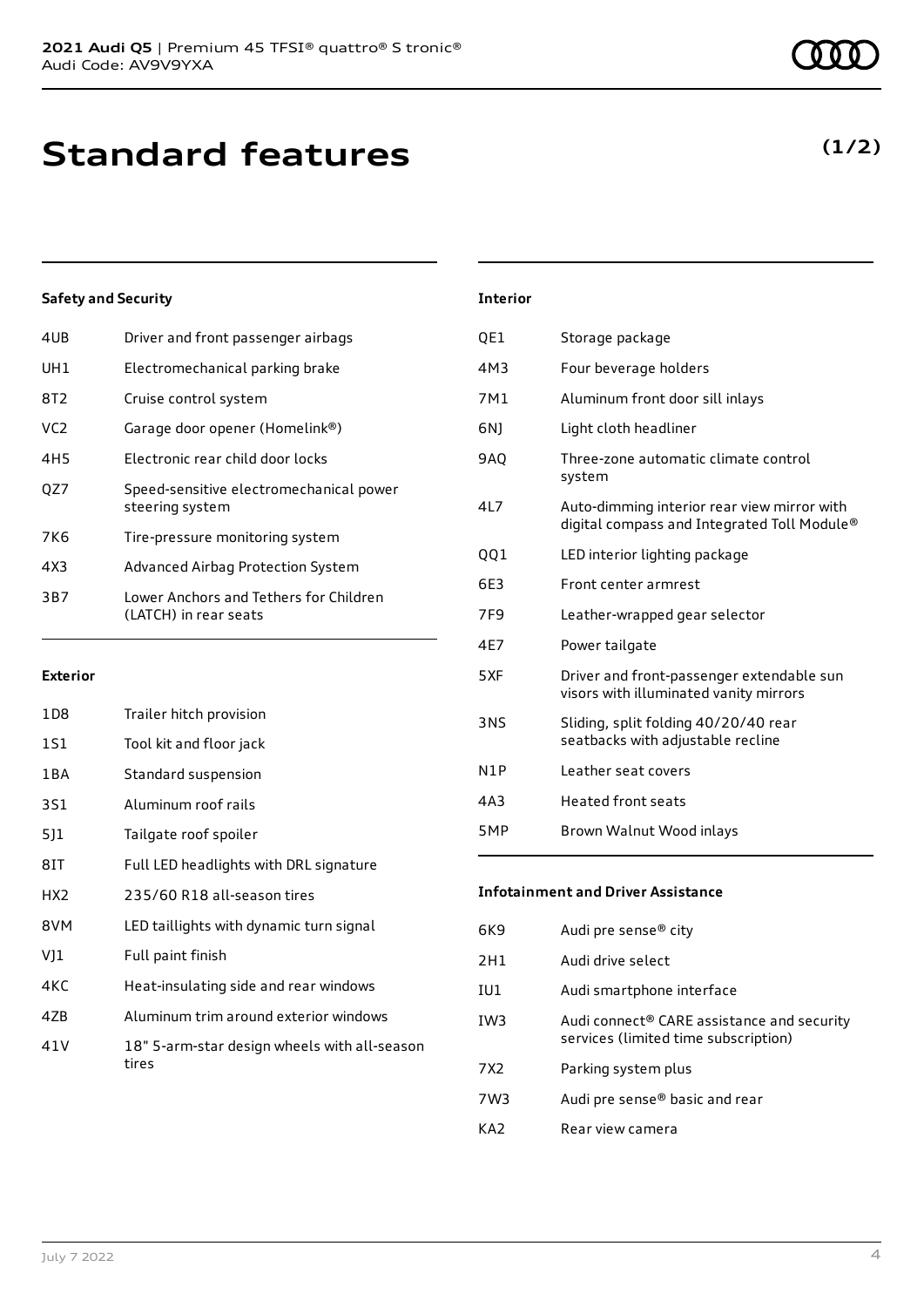### **(2/2)**

# **Standard features**

#### **Infotainment and Driver Assistance**

| 8G1 | High beam assist                                                  |
|-----|-------------------------------------------------------------------|
| 9VD | Audi sound system                                                 |
| 9S7 | 7.0" color driver information system                              |
| 7Y1 | Audi side assist                                                  |
| 613 | Audi active lane assist                                           |
| 9ZX | Preparation for mobile phone (Bluetooth®)<br>with streaming audio |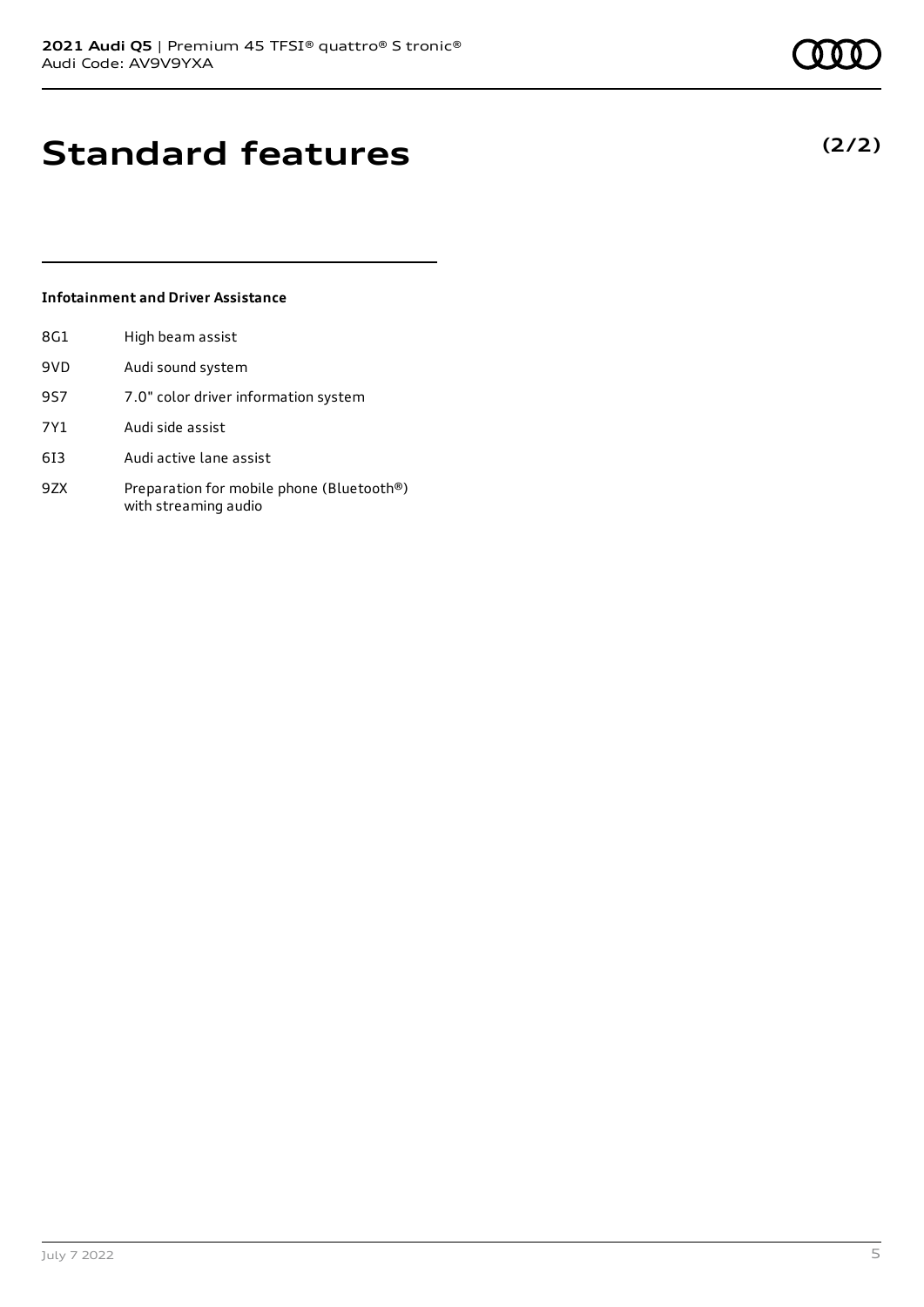# **Dealer remarks**

One owner, clean Carfax and in great condition, take a look at this 2021 Audi Q5! A Premium model, this Q5 features: Convenience package (Audi advanced key, heated steering wheel, Satellite radio), 18" Wheels, Audi smartphone interface, heated front seats, Brown walnut wood inlays, high-beam assist, LED headlights, power tailgate, park distance w/ backup camera and more. Call today to speak with a brand specialist to schedule a test drive!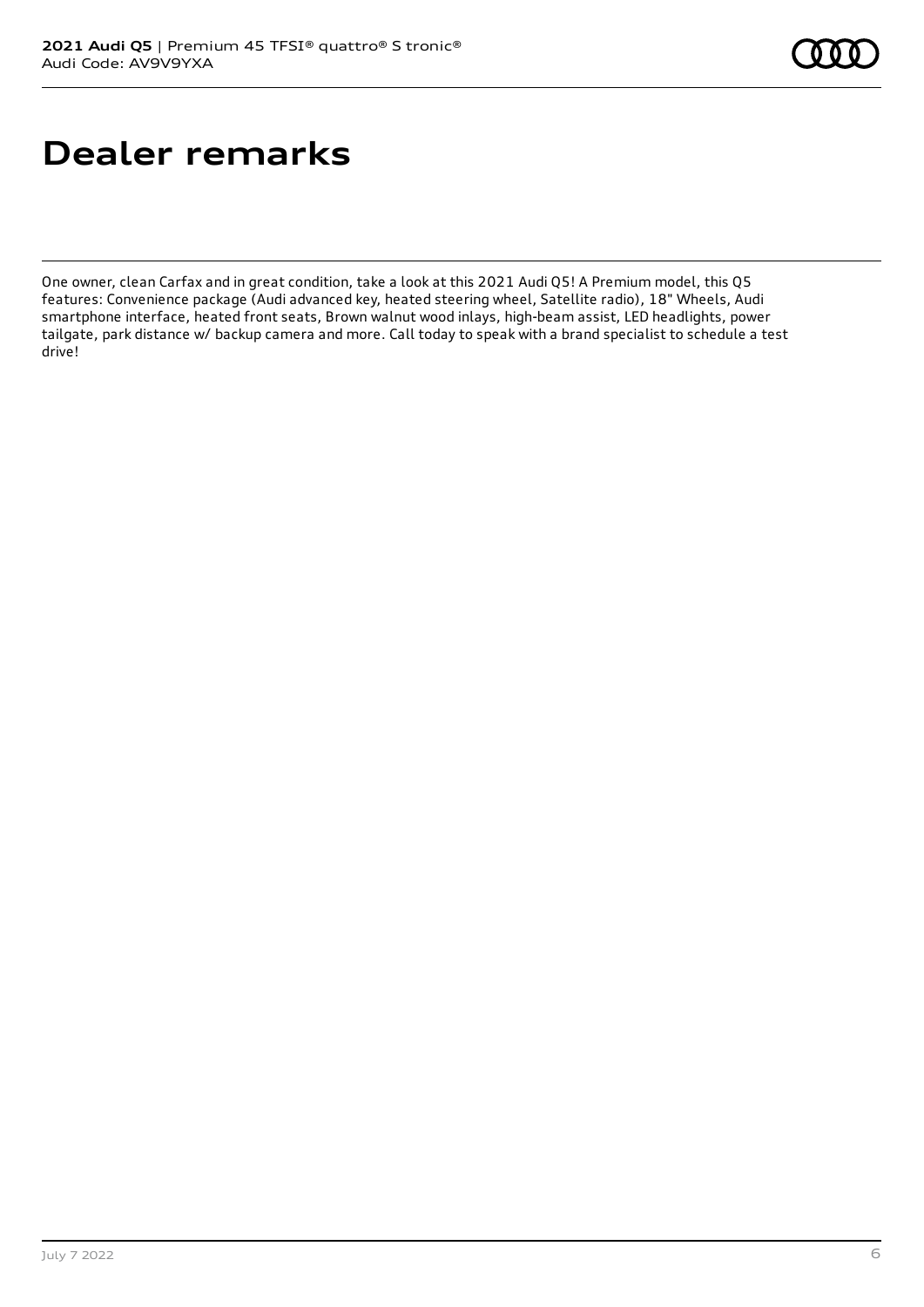# **Technical Specifications**

#### July 7 2022 7

**Engineering | Performance** Engine type 2.0-liter four-cylinder

| Power Level                                 | 45                                                                    |                                            | steering system                                                                |
|---------------------------------------------|-----------------------------------------------------------------------|--------------------------------------------|--------------------------------------------------------------------------------|
| Max. output                                 | 261 HP                                                                | Turning diameter, curb- 38.7 ft<br>to-curb |                                                                                |
| Displacement                                | 2.01                                                                  | Steering ratio                             | 15.9:1                                                                         |
| Towing capacity                             | 4,400 lb                                                              |                                            |                                                                                |
| Torque                                      | 273 lb-ft@rpm                                                         | <b>Suspension</b>                          |                                                                                |
| Valvetrain                                  | 16-valve DOHC with Audi valvelift<br>system and variable valve timing | Front axle                                 | Five-link suspension - Audi comfort                                            |
| Acceleration (0 - 60<br>mph)                | 5.7 seconds                                                           | Rear axle                                  | suspension<br>Five-link suspension - Audi comfort                              |
| Engine block                                | Cast-iron                                                             |                                            | suspension                                                                     |
| Induction/fuel injection Turbocharged/TFSI® |                                                                       |                                            |                                                                                |
| Cylinder head                               | Aluminum-alloy                                                        | <b>Brakes</b>                              |                                                                                |
| stroke                                      | Displacement/Bore and 1,984/82.5 x 92.8 cc/mm                         | Front brakes                               | 13.3 (ventilated disc) in                                                      |
| Top track speed <sup>1</sup>                | 130 mph                                                               | Rear brakes                                | 13.0 (ventilated disc) in                                                      |
| <b>Electrical system</b>                    |                                                                       | <b>Body</b>                                |                                                                                |
| Hybrid engine                               | 12-volt Mild Hybrid Electric Vehicle<br>(MHEV) technology             | Material                                   | Lightweight technology-multi-<br>material construction (steel and<br>aluminum) |
|                                             |                                                                       |                                            |                                                                                |

**Steering**

#### **Transmission | Drivetrain**

| Drivetrain type | quattro <sup>®</sup> all-wheel drive with ultra <sup>®</sup><br>technology |
|-----------------|----------------------------------------------------------------------------|
| Transmission    | Seven-speed S tronic <sup>®</sup> dual-clutch<br>automatic transmission    |

#### **Warranty | Maintenance**

| Warranty | 4-year/50,000-mile Audi New |
|----------|-----------------------------|
|          | Vehicle Limited Warranty    |

Steering type **Electromechanical progressive** 

**(1/2)**

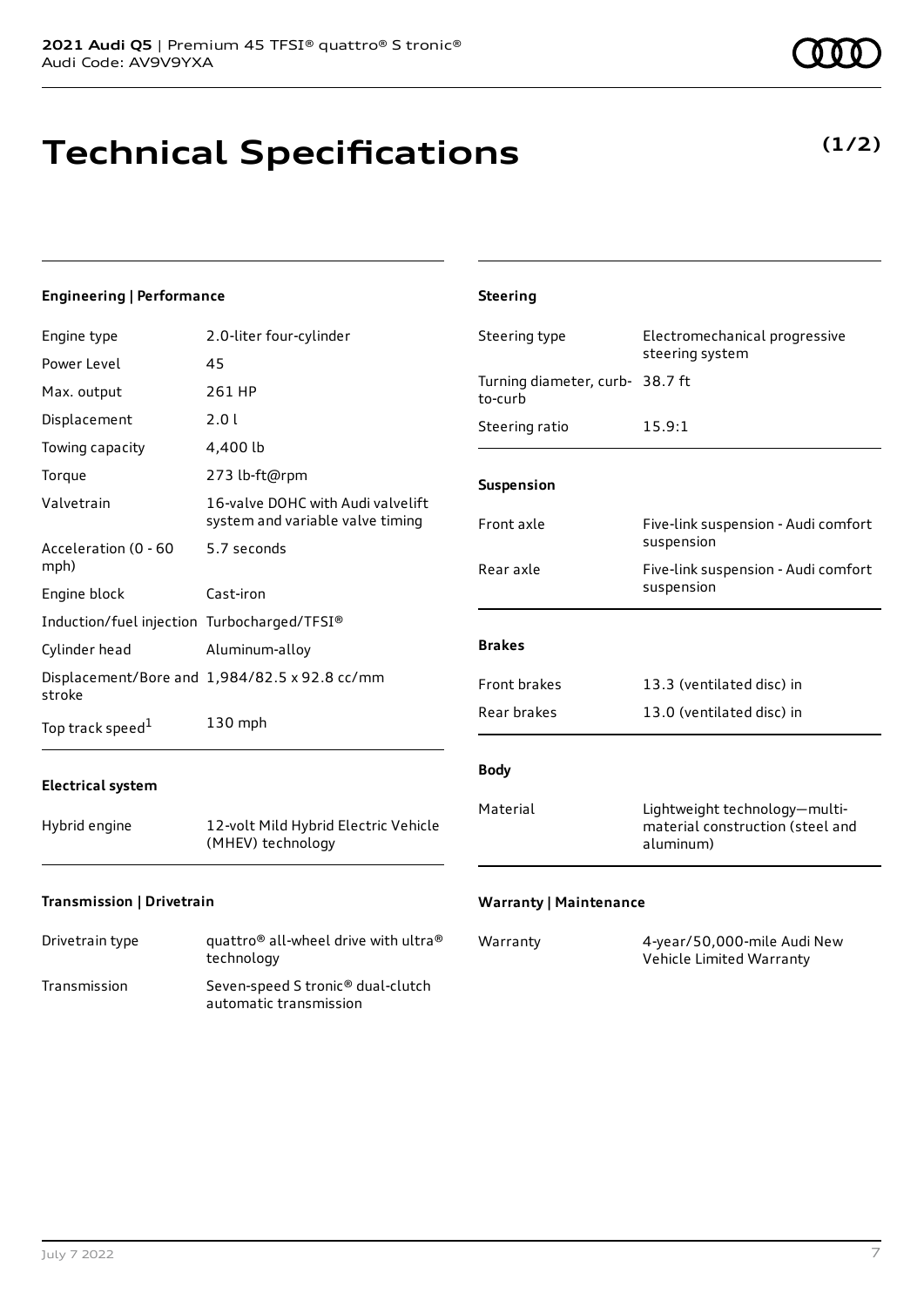# **Technical Specifications**

#### **Exterior Measurements**

| Height                           | 65.5 in  |
|----------------------------------|----------|
| Overall width without<br>mirrors | 74.5 in  |
| Length                           | 184.3 in |
| Wheelbase                        | 111.0 in |
| Overall width with<br>mirrors    | 84.2 in  |
| Track rear                       | 63.3 in  |
| Track front                      | 63.6 in  |
| Curb weight                      | 4.079 lb |

#### **Interior measurements**

| Seating capacity                          | 5                                                  |
|-------------------------------------------|----------------------------------------------------|
| Shoulder room, rear                       | 56.5 in                                            |
| Head room with front<br>sunroof           | 38.1 in                                            |
| Leg room, rear                            | 38.0 in                                            |
| Shoulder room, front                      | 57.7 in                                            |
| Head room with rear<br>sunroof            | 37.7 in                                            |
| Head room, rear                           | 39.3 in                                            |
| Leg room, front                           | 40.9 in                                            |
| Head room, front                          | 39.6 in                                            |
| Cargo volume, rear<br>seatbacks up/folded | 25.8/54.0 (25.6/53.5 with<br>sunroof) cu ft, cu ft |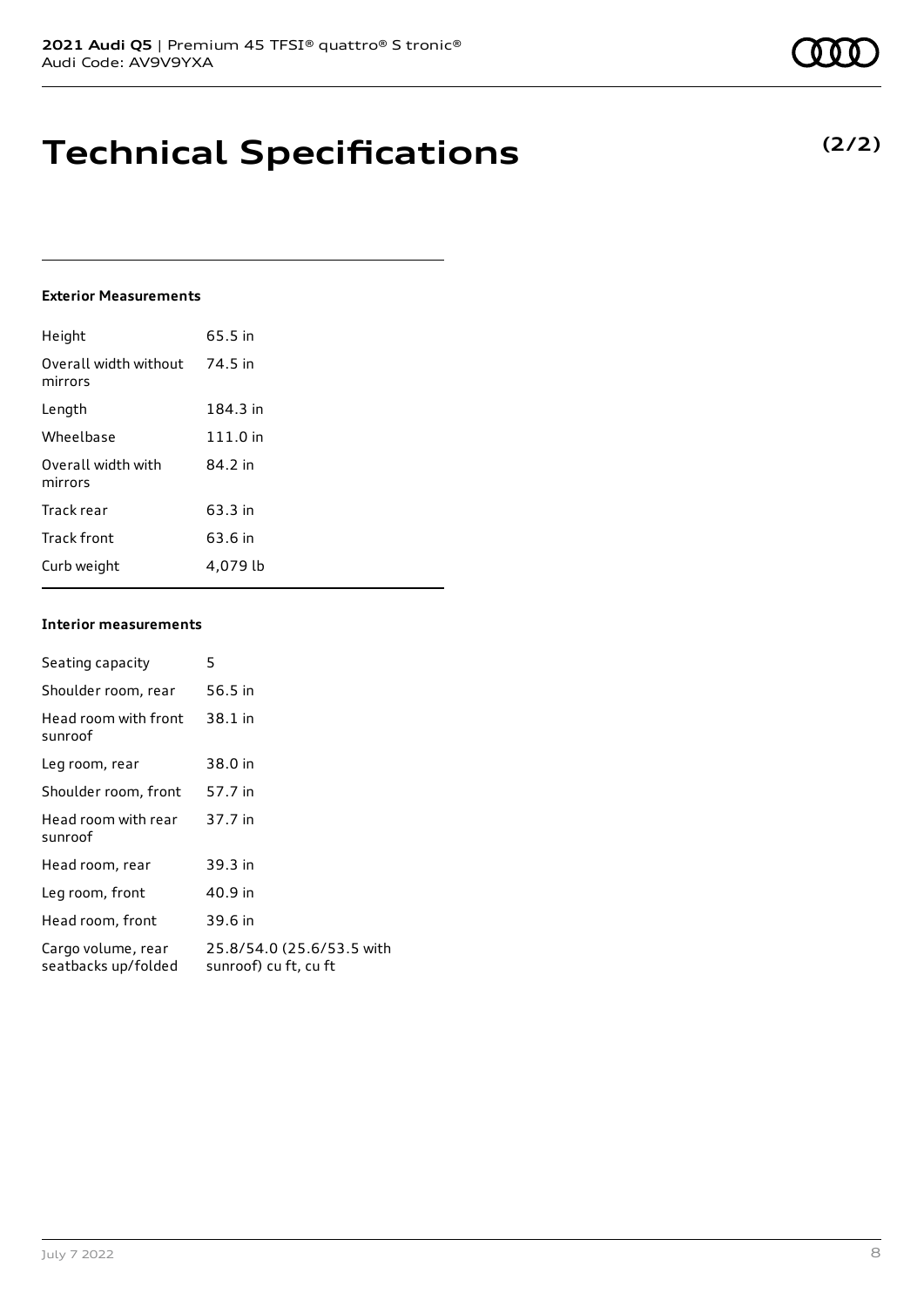### **Consumption- and emission**

#### **Consumption by NEDC**

| urban       | $23$ mpg |
|-------------|----------|
| extra-urban | 28 mpg   |
| combined    | $25$ mpg |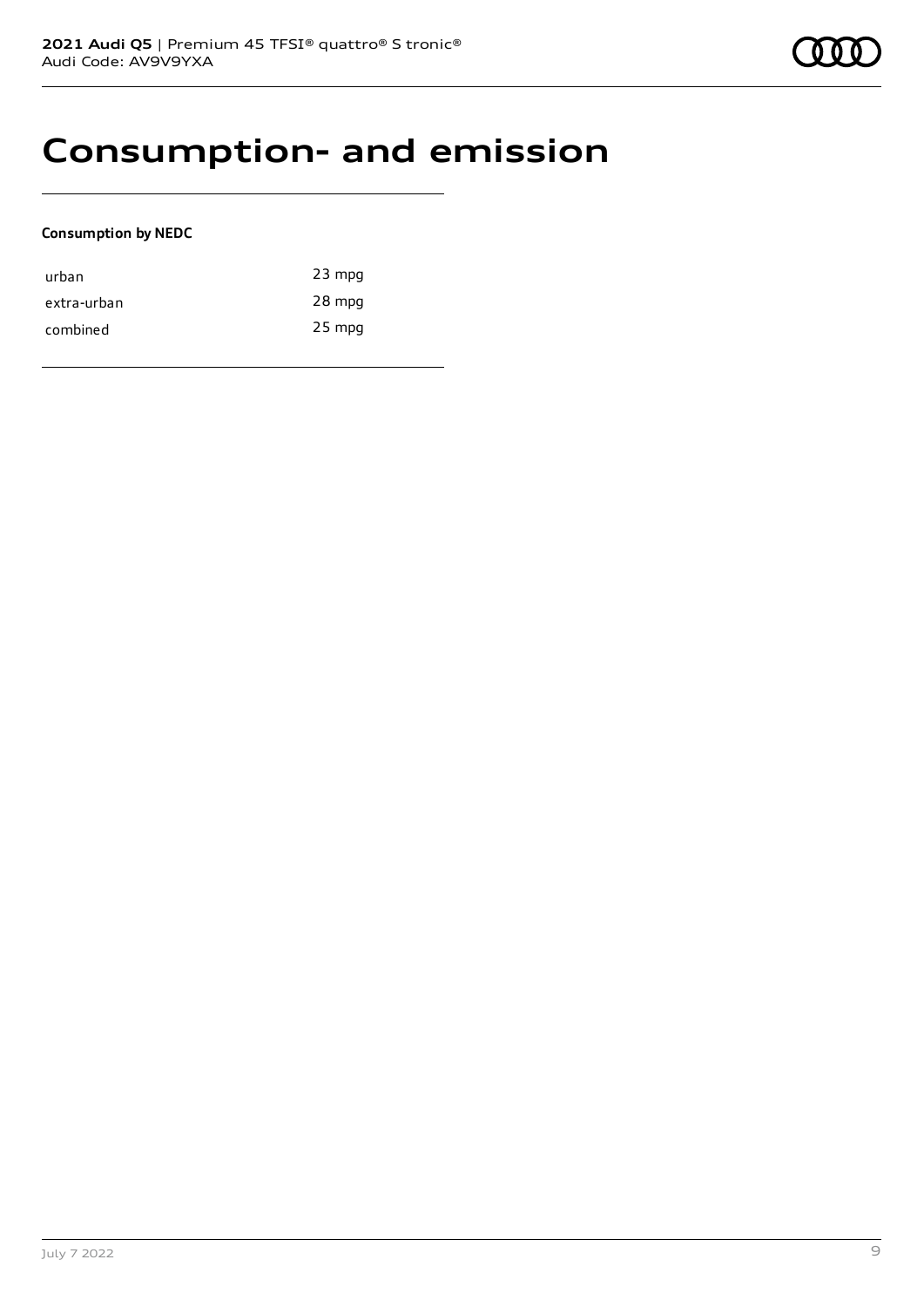

### **Contact**

Dealer **Audi Meadowlands**

425 Route 3 East 07094 Secaucus NJ

Phone: +12015671400 FAX: 2017589121

www: [https://www.meadowlandsaudiofsecaucus.com](https://www.meadowlandsaudiofsecaucus.com/)